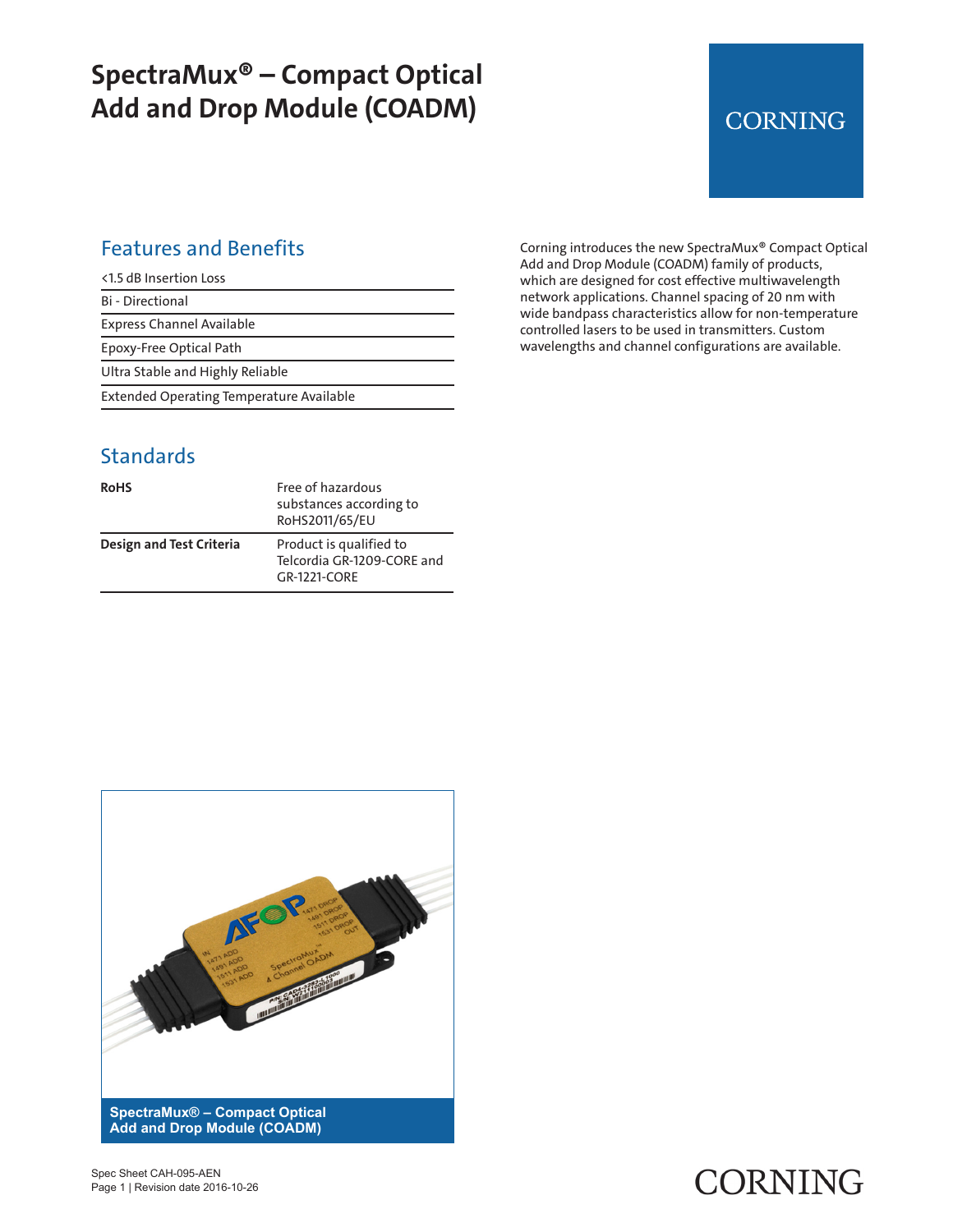## **SpectraMux® – Compact Optical Add and Drop Module (COADM)**

### CORNING

### Specifications

| Parameters (Eight-Channel)                                                                       | <b>Minimum</b>                                    |        | <b>Typical</b>  |              |        | <b>Maximum</b>    |  |
|--------------------------------------------------------------------------------------------------|---------------------------------------------------|--------|-----------------|--------------|--------|-------------------|--|
| Center Wavelength λc                                                                             | 1471, 1491, 1511, 1531, 1551, 1571, 1591, 1611 nm |        |                 |              |        |                   |  |
| Passband Width                                                                                   | 13 nm                                             |        | $15 \text{ nm}$ |              |        |                   |  |
|                                                                                                  | <b>Two Channel</b>                                |        |                 | Four-Channel |        |                   |  |
| <b>Channel Insertion Loss</b>                                                                    | Add                                               | Drop   | <b>Express</b>  | Add          | Drop   | <b>Express</b>    |  |
|                                                                                                  | 1.5 dB                                            | 1.5 dB | 1.5 dB          | 2.0 dB       | 2.0 dB | 2.0 dB            |  |
| <b>Passband Flatness</b>                                                                         |                                                   |        |                 | 0.2 dB       |        | 0.3 dB            |  |
| Adjacent Channel Isolation                                                                       | 30 dB                                             |        | 40 dB           |              |        |                   |  |
| Non-Adjacent Channel Isolation                                                                   | 45dB                                              |        | 50 dB           |              |        |                   |  |
| Add/Drop Channel Isolation                                                                       | 30dB                                              |        |                 | 40 dB        |        |                   |  |
| <b>Optical Return Loss</b>                                                                       | 45dB                                              |        |                 | 50 dB        |        |                   |  |
| PDL                                                                                              |                                                   |        |                 |              |        | 0.2 dB            |  |
| <b>PMD</b>                                                                                       |                                                   |        |                 |              |        | 0.2 <sub>ps</sub> |  |
| Maximum Maximum Optical Power                                                                    | 300 mW                                            |        |                 |              |        |                   |  |
| Storage Temperature Range                                                                        | -40 $^{\circ}$ C to +85 $^{\circ}$ C              |        |                 |              |        |                   |  |
| Tensile Load (900 µm Buffered)                                                                   | 5N Maximum                                        |        |                 |              |        |                   |  |
| *Specifications do not include connector loss<br>** 1271, 1291, band are available upon request. |                                                   |        |                 |              |        |                   |  |

| Packaging Dimensions   | Fiber Type                                                      | Pigtail Length |
|------------------------|-----------------------------------------------------------------|----------------|
| 40 mm x 28 mm x 8.7 mm | Fiber Type: Corning <sup>®</sup> SMF-28e® or compatible, 900 µm | 1 m (Standard) |